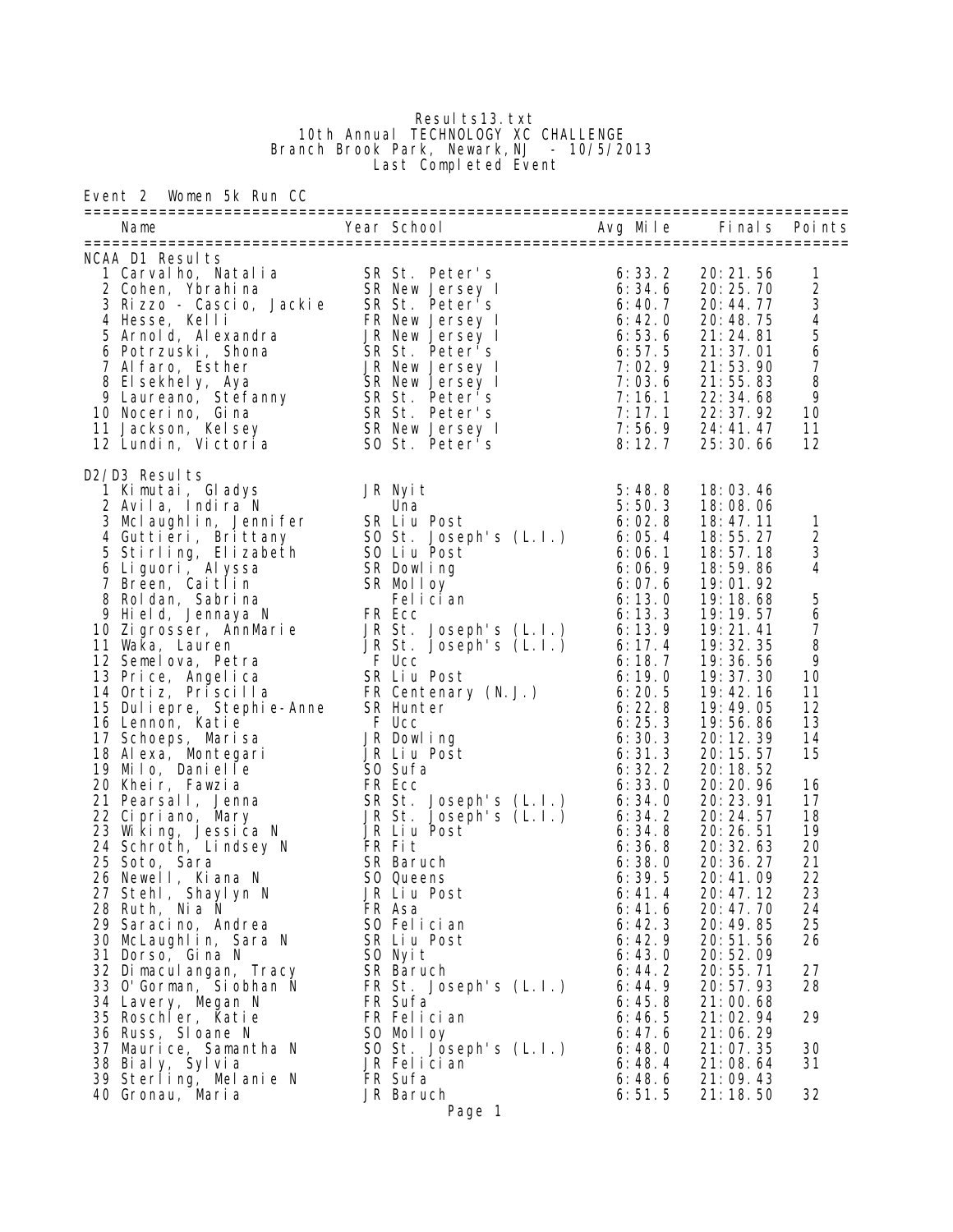41 Gallardo, Shannen N FR Fit 6:52.7 21:22.12 34:22.12 34:22.12 34:22.12 34:22.12 34:22.12 34:22.12 34:22.12 34:22.12 34:22.12 34:22.12 34:22.12 34:22.12 34:22.12 34:22.12 34:22.12 34:22.12 34:22.12 34:22.12 34:22.12 34:22 42 Voelkner, Abigail 43 Rossi, Lianne 44 Schrepf, Kristina N FR St. Joseph's (L.I.) 6:57.2 21:35.92 45 Rozea, Brooke N FR Liu Post 6:57.4 21:36.66 46 Alvarez-Fernandez, Tamar 47 Cruz, Lina 48 Dennis, Patricia 49 Kailey, Burgess N FR Tns 6:59.3 21:42.57 50 Johnson, Taska N FR Ecc 6:59.6 21:43.50 38 51 Wahl, Kayla 52 Hohwald, Brittany N SR Dowling 7:02.1 21:51.39 40 53 Steel, Stefanie JR Brooklyn 7:04.0 21:57.27 41 54 Roberts, Kelly N FR St. Joseph's (L.I.) 7:06.9 22:06.07 55 Murolo, Amanda N JR Queens 7:10.0 22:15.90 42 56 Saravia, Zulena N SO Ccny 1:10.2 22:16.43 43 57 Johnson, Kymberly N 58 Barry, Victoria SO Staten Island 7:14.2 22:28.74 59 Wilson, Siani N FR Asa 7:15.0 22:31.48 45 60 Haller, Morgan FR Centenary (N.J.) 7:15.4 22:32.56 46 61 Pemberton, Anouistcar N 62 MACNER, Mikalia N FR Fit 7:16.7 22:36.60 48 63 Szpunt, Jacqueline SR Brooklyn 7:18.3 22:41.50 49 64 Suggs, Johnnesse N FR Asa 7 7:19.7 22:46.05 50 65 Kamphausen, Samantha 66 Cabasino, Megan N 67 Son, Jenny N 68 Lyons, Julia N FR Fit 7:22.1 22:53.38 54 69 Kadir, Sophia FR Baruch 7:23.1 22:56.55 55 70 Kelly, McNamee SR Sjb 7:23.7 22:58.54 56 71 McNamara, Bridget N SR St. Joseph's (L.I.) 7:25.8 23:04.84 72 Graham, Ceelea N SO McCc 7:27.5 23:10.17 73 Mitchell, Tshani FR Qcc 7:32.2 23:24.72 57 74 Chumbay, Diane SO Qcc 7:32.6 23:26.10 58 75 Waters, Kelsey N FR Fit 7:33.6 23:29.06 59 76 Mason, Jennifer N 77 Baculy, Samantha N 78 Hutchinson, Mary 79 Mexia, Zoxithl N JR New Jersey City 7:37.2 23:40.48 60 80 Grady, Meegan N Nccc 7:38.4 23:44.09 61 81 Jamaleddine, Jacqueline SR Staten Island 7:39.4 23:47.22 82 Hu, Christin 83 Sanchez, Gabriel N 84 Camacho, Michelle 85 Campbell, Shekeila N SR Nyit 1994 - 7:45.4 24:05.96 86 Spahija, Almeda N SO Hunter 7:47.6 24:12.69 65 87 Nordby, Elise 88 Pereira, Daniela N 89 Schwiederek, Emily N 90 Gruol, Bernadette N 91 Vileshina, Svetlana JR Baruch 7:55.6 24:37.52 69 92 Ramales, Diana FR Qcc 7:57.6 24:43.64 70 93 Scott, Sharnese SO Felician 8:03.1 25:00.73 94 Woolridge, Kayla N 95 Roman, Jennifer N FR Fit 8:06.0 25:09.72 72 96 Turley, Savannah N FR Tns 8:06.4 25:10.99 97 Sinkoff, Stacy N FR Sufa 8:06.7 25:11.97 98 Martinez, Clarissa N FR Ccny 8:08.7 25:18.23 73 99 Uhunmwanghu, Amenze SO Ecc 8:10.8 25:24.65 74 100 Bonne-Annee, Sherley SR Brooklyn 8:12.9 25:31.09 75 101 Morrice, Melissa SR Sjb 8:13.3 25:32.53 76 102 Zappia, Elyse N Nccc 8:13.5 25:33.00 77 103 Boglino, Lauren N

|                             | Resul ts13. txt                                                  |
|-----------------------------|------------------------------------------------------------------|
| FR<br>JR<br>FR              | FR Fit<br>Centenary (N.J.)<br>Fel i ci an<br>St. Joseph's (L.I.) |
| FR                          | Liu Post                                                         |
| GR                          | Tns                                                              |
| JR                          | Baruch                                                           |
| FR                          | Centenary (N.J.)                                                 |
| FR                          | Ins                                                              |
| FR.                         | Ecc                                                              |
| FR                          | Dowl ing                                                         |
| SR                          | Dowl ing                                                         |
| JR                          | Brookl yn                                                        |
| FR                          | St. Joseph's (L.I.)                                              |
| JR                          | Queens                                                           |
| SO                          | Ccny                                                             |
| S0                          | Queens                                                           |
| S <sub>0</sub>              | Staten Island                                                    |
| FR.                         | Asa                                                              |
| FR                          | Centenary (N.J.)                                                 |
| S <sub>0</sub>              | Asa                                                              |
| FR                          | Fit                                                              |
| SR                          | Brookl yn                                                        |
| FR.<br>JR                   | Asa<br>JR Felician<br>Queens                                     |
| <b>SR</b>                   | Hunter                                                           |
| FR                          | Fit                                                              |
| FR                          | Baruch                                                           |
| <b>SR</b>                   | Sj b                                                             |
| SR                          | St. Joseph's (L.I.)                                              |
| S <sub>O</sub>              | McCc                                                             |
| FR                          | Qcc                                                              |
| S0                          | Qcc                                                              |
| FR<br><b>SR</b><br>S0<br>JR | Fi t<br><br>St. Joseph's (L.I.)<br>St. Joseph's (L.I.)<br>Molloy |
| JR                          | New Jersey City                                                  |
| <b>SR</b>                   | Nccc                                                             |
| <b>JR</b>                   | Staten Island                                                    |
| JR<br>SR                    | Ccny<br>JR Hunter<br>Fel i ci an<br>Nyi t                        |
| SO.                         | Hunter                                                           |
| Fr                          | Bny                                                              |
| FR                          | Hunter                                                           |
| S0                          | Conb                                                             |
| JR                          | Queens                                                           |
| JR                          | Baruch                                                           |
| FR                          | <b>Qcc</b>                                                       |
| SO.                         | Felician                                                         |
| F                           | Ucc                                                              |
| FR                          | Fi t                                                             |
| FR                          | Tns                                                              |
| FR                          | Sufa                                                             |
| FR                          | Ccny                                                             |
| S <sub>0</sub>              | Ecc                                                              |
| <b>SR</b>                   | Brookl yn                                                        |
| SR<br>FR                    | Sj b<br>Nccc<br>Mol I oy<br>Page 2                               |

| 55555555550000011111111122222222333333334445255777899912460011556689011233572233333931445<br>1724921360                                                        | 22333333344445550112233333444455555684012469.0333344445600105.233563333444455500115.03363570.03570.03570.0357<br>16596110559320947745765066135581771028140222199250926011970039770394861005724854472060058922116 | 33<br>34<br>35<br>36<br>37<br>38<br>39<br>40<br>41<br>42<br>43<br>44 |
|----------------------------------------------------------------------------------------------------------------------------------------------------------------|------------------------------------------------------------------------------------------------------------------------------------------------------------------------------------------------------------------|----------------------------------------------------------------------|
| 1090292044737957117852669722443614                                                                                                                             |                                                                                                                                                                                                                  | 45478901234556                                                       |
|                                                                                                                                                                |                                                                                                                                                                                                                  | 57<br>58<br>59                                                       |
|                                                                                                                                                                |                                                                                                                                                                                                                  | 60<br>61                                                             |
|                                                                                                                                                                |                                                                                                                                                                                                                  | 62<br>63<br>64                                                       |
| 47<br>$\begin{matrix} 6 \\ 0 \end{matrix}$<br>1                                                                                                                | $\frac{24}{24}$<br>$\frac{24}{24}$<br>12.<br>23.<br>69<br>3<br>1                                                                                                                                                 | 65                                                                   |
| 5<br>5<br>$\overline{3}$<br>3<br>53<br>8<br>$\frac{54}{55}$ .<br>8<br>6<br>6                                                                                   | 30.<br>26<br>24:<br>31<br>81<br>24:<br>03<br>35<br>$\ddot{\phantom{a}}$<br>$\overline{2}4:$<br>52<br>37<br>$\ddot{\phantom{a}}$<br>24:<br>43.<br>64                                                              | 66<br>67<br>68<br>69<br>70                                           |
| 57<br>03<br>1<br>$\ddot{\phantom{a}}$<br>O<br>05.<br>06.<br>0<br>06.<br>4<br>06.<br>7                                                                          | 25:<br>00.<br>73<br>25:<br>25:<br>25:<br>25:<br>25:<br>06.<br>77<br>09.<br>72<br>10.<br>99<br>11<br>97                                                                                                           | 71<br>72                                                             |
| 08.<br>7<br>8<br>10.<br>$\overline{\mathbf{c}}$<br>1<br>9<br>3<br>1<br>3<br>$\ddot{\phantom{a}}$<br>$\frac{1}{3}$<br>1<br>5<br>$\ddot{\phantom{a}}$<br>13<br>8 | $\ddot{\phantom{0}}$<br>18.<br>23<br>24.<br>65<br>25:<br>25:<br>$\mathbf{1}$<br>09<br>3<br>53<br>32<br>25:<br>33.<br>00<br>3<br>25:<br>99<br>$\ddot{\phantom{a}}$                                                | 73<br>74<br>75<br>76<br>77                                           |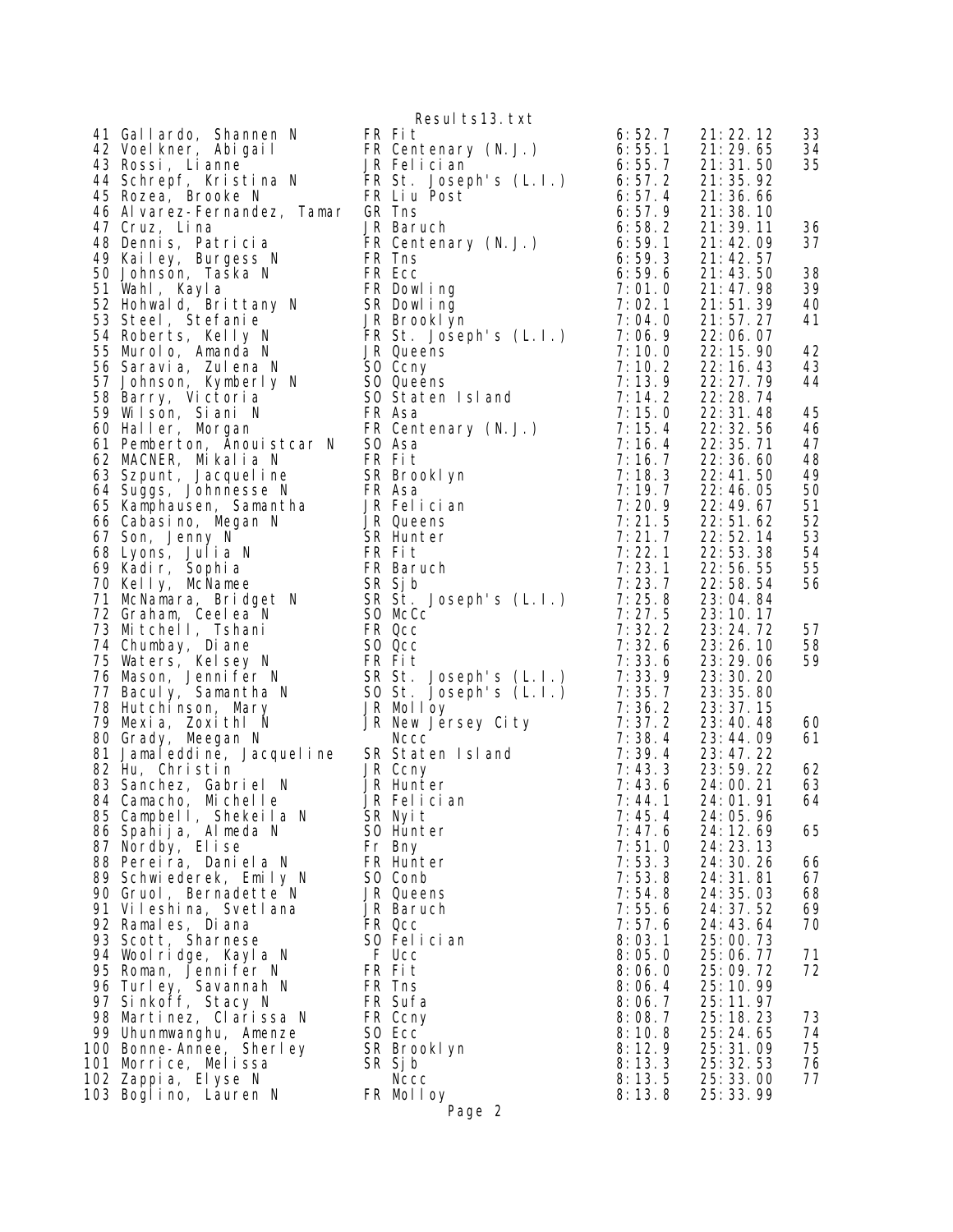|                                                                                                                                                                                                                                                                                                                                 |       | Results13.txt      |    |    |    |                                 |    |                                                                                                                                                                                                                                                                                                                                                                                                                                                                                                                                                                                                                                |                                                                                                                                                                                                                                    |
|---------------------------------------------------------------------------------------------------------------------------------------------------------------------------------------------------------------------------------------------------------------------------------------------------------------------------------|-------|--------------------|----|----|----|---------------------------------|----|--------------------------------------------------------------------------------------------------------------------------------------------------------------------------------------------------------------------------------------------------------------------------------------------------------------------------------------------------------------------------------------------------------------------------------------------------------------------------------------------------------------------------------------------------------------------------------------------------------------------------------|------------------------------------------------------------------------------------------------------------------------------------------------------------------------------------------------------------------------------------|
| 104 Watts, Diamond N<br>105 Macdonald, Alice FR Coc 8:14.2<br>105 Macdonald, Alice FR Coc 8:15.3<br>106 Guaman, Giadys<br>106 Guaman, Giadys<br>107 Martin, Jessica FR Coc 8:15.5<br>108 Rodriguez, Josain FR Coc 8:25.16<br>1109 Pearl, Bri<br>147 Omidiran, Arafat N SR Conb<br>148 Montague, Kayla N<br>149 Sarno, Cecilia N | Bny   | FR New Jersey City |    |    |    | 10: 56. 1<br>11:04.4<br>11:04.8 |    | 25: 35. 19<br>25: 38. 72<br>25: 39. 40<br>25: 42. 71<br>25:49.57<br>25:58.19<br>26:01.03<br>26:01.97<br>26:02.94<br>26: 17. 64<br>26:26.88<br>26: 28. 11<br>26: 32. 20<br>26: 39. 68<br>26:40.72<br>26:44.58<br>26:52.65<br>26:57.22<br>26:57.63<br>27:02.02<br>27:07.55<br>27:17.49<br>27:19.25<br>27:24.28<br>27:26.90<br>28:08.96<br>28: 35. 52<br>28:37.67<br>29: 24. 37<br>29:29.58<br>29:53.68<br>30:02.25<br>30:18.75<br>30: 24. 57<br>30: 27. 29<br>31:47.00<br>31:48.49<br>31:56.16<br>32: 19. 19<br>32: 28. 26<br>10: 29. 5 32: 35. 77<br>10: 43. 5 33: 19. 19<br>33:52.42<br>33:58.39 114<br>34:24.05<br>34: 25. 28 | 78<br>79<br>80<br>81<br>82<br>83<br>84<br>85<br>86<br>87<br>88<br>89<br>90<br>91<br>92<br>93<br>94<br>95<br>96<br>97<br>98<br>99<br>100<br>101<br>102<br>103<br>104<br>105<br>106<br>107<br>108<br>109<br>110<br>111<br>112<br>113 |
|                                                                                                                                                                                                                                                                                                                                 |       | Team Scores        |    |    |    |                                 |    |                                                                                                                                                                                                                                                                                                                                                                                                                                                                                                                                                                                                                                |                                                                                                                                                                                                                                    |
| Rank Team                                                                                                                                                                                                                                                                                                                       | Total | 1                  | 2  | 3  | 4  | 5                               | *6 | $*7$                                                                                                                                                                                                                                                                                                                                                                                                                                                                                                                                                                                                                           | *8<br>*9.                                                                                                                                                                                                                          |
| D2/D3 Results<br>1 Liu Post<br>Total Time:<br>1:38:03.67<br>19:36.74<br>Average:                                                                                                                                                                                                                                                | 48    | 1                  | 3  | 10 | 15 | 19                              | 23 | 26                                                                                                                                                                                                                                                                                                                                                                                                                                                                                                                                                                                                                             |                                                                                                                                                                                                                                    |
| 2 St. Joseph's<br>(L, l, )<br>1:38:37.51<br>Total Time:<br>19:43.51<br>Average:                                                                                                                                                                                                                                                 | 52    | 2                  | 7  | 8  | 17 | 18                              | 28 | 30                                                                                                                                                                                                                                                                                                                                                                                                                                                                                                                                                                                                                             |                                                                                                                                                                                                                                    |
| 3 Felician<br>1: 43: 51.61<br>Total Time:<br>Average:<br>20:46.33                                                                                                                                                                                                                                                               | 125   | 5                  | 25 | 29 | 31 | 35                              | 51 | 64                                                                                                                                                                                                                                                                                                                                                                                                                                                                                                                                                                                                                             |                                                                                                                                                                                                                                    |
| 4 Baruch<br>Total Time:<br>1: 47: 26.14                                                                                                                                                                                                                                                                                         | 171   | 21                 | 27 | 32 | 36 | 55                              | 69 |                                                                                                                                                                                                                                                                                                                                                                                                                                                                                                                                                                                                                                |                                                                                                                                                                                                                                    |
|                                                                                                                                                                                                                                                                                                                                 |       | Page 3             |    |    |    |                                 |    |                                                                                                                                                                                                                                                                                                                                                                                                                                                                                                                                                                                                                                |                                                                                                                                                                                                                                    |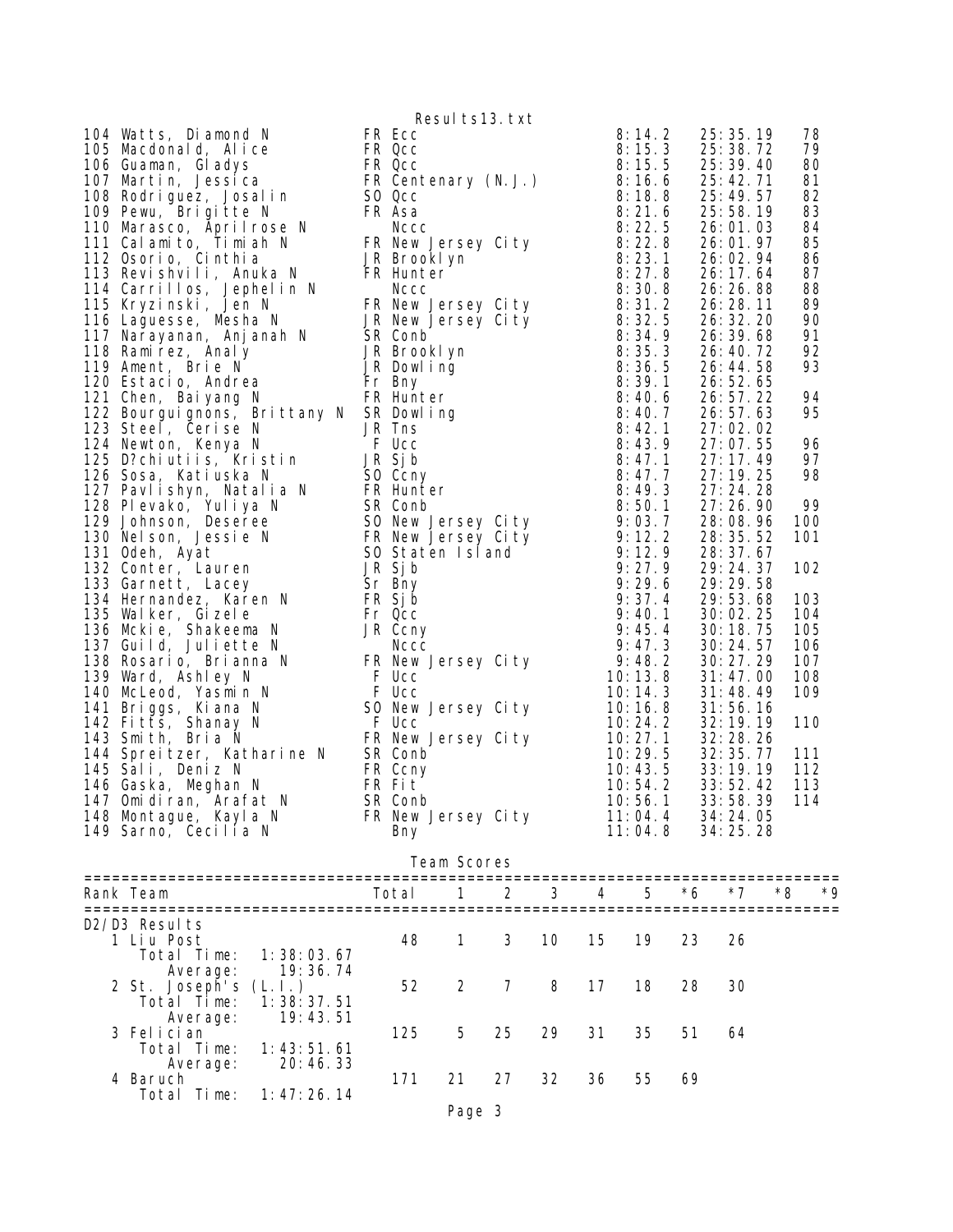|                                   |                           |     |              | Resul ts13. txt |    |        |     |     |     |
|-----------------------------------|---------------------------|-----|--------------|-----------------|----|--------|-----|-----|-----|
| Average:                          | 21:29.23                  |     |              |                 |    |        |     |     |     |
| 5 Dowl ing                        |                           | 190 | 4            | 14              | 39 | 40     | 93  | 95  |     |
| Total Time:<br>Average:           | 1: 49: 36. 20<br>21:55.24 |     |              |                 |    |        |     |     |     |
| 6 Centenary (N.J.)                |                           | 209 | 11           | 34              | 37 | 46     | 81  |     |     |
| Total Time:                       | 1:51:09.17                |     |              |                 |    |        |     |     |     |
| Average:                          | 22:13.84                  |     |              |                 |    |        |     |     |     |
| 7 Ecc                             |                           | 212 | 6            | 16              | 38 | 74     | 78  |     |     |
| Total Time:<br>Average:           | 1:52:23.87<br>22:28.78    |     |              |                 |    |        |     |     |     |
| 8 Fit                             |                           | 214 | 20           | 33              | 48 | 54     | 59  | 72  | 113 |
| Total Time:                       | 1:50:53.79                |     |              |                 |    |        |     |     |     |
| Average:                          | 22: 10. 76                |     |              |                 |    |        |     |     |     |
| 9 Queens                          | 1:52:51.43                | 228 | 22           | 42              | 44 | 52     | 68  |     |     |
| Total Time:<br>Average:           | 22: 34. 29                |     |              |                 |    |        |     |     |     |
| 10 Asa                            |                           | 249 | 24           | 45              | 47 | 50     | 83  |     |     |
| Total Time:                       | 1: 54: 39. 13             |     |              |                 |    |        |     |     |     |
| Average:                          | 22:55.83                  |     |              |                 |    |        |     |     |     |
| 11 Hunter<br>Total Time:          | 1:55:24.35                | 259 | 12           | 53              | 63 | 65     | 66  | 87  | 94  |
| Average:                          | 23:04.87                  |     |              |                 |    |        |     |     |     |
| 12 Ucc                            |                           | 297 | 9            | 13              | 71 | 96     | 108 | 109 | 110 |
| Total Time:                       | 2:03:34.74                |     |              |                 |    |        |     |     |     |
| Average:                          | 24:42.95                  |     |              |                 |    |        |     |     |     |
| 13 Brooklyn<br>Total Time:        | 2:02:53.52                | 343 | 41           | 49              | 75 | 86     | 92  |     |     |
| Average:                          | 24:34.71                  |     |              |                 |    |        |     |     |     |
| 14 Qcc                            |                           | 344 | 57           | 58              | 70 | 79     | 80  | 82  | 104 |
| Total Time:                       | 2:02:52.58                |     |              |                 |    |        |     |     |     |
| Average:                          | 24: 34. 52                |     |              |                 |    |        |     |     |     |
| 15 Ccny<br>Total Time:            | 2:09:11.88                | 381 | 43           | 62              | 73 | 98     | 105 | 112 |     |
| Average:                          | 25:50.38                  |     |              |                 |    |        |     |     |     |
| 16 Nccc                           |                           | 416 | 61           | 77              | 84 | 88     | 106 |     |     |
| Total Time:                       | 2: 12: 09.57              |     |              |                 |    |        |     |     |     |
| Average:                          | 26:25.92                  |     |              |                 |    |        | 100 | 101 |     |
| 17 New Jersey City<br>Total Time: | 2: 10: 51.72              | 424 | 60           | 85              | 89 | 90     |     |     | 107 |
| Average:                          | 26:10.35                  |     |              |                 |    |        |     |     |     |
| 18 Sj b                           |                           | 434 | 56           | 76              | 97 | 102    | 103 |     |     |
| Total Time:                       | 2: 15: 06.61              |     |              |                 |    |        |     |     |     |
| Average:                          | 27:01.33                  |     |              |                 |    |        | 114 |     |     |
| 19 Conb<br>Total Time:            | 2: 25: 12. 55             | 482 | 67           | 91              |    | 99 111 |     |     |     |
| Average:                          | 29:02.51                  |     |              |                 |    |        |     |     |     |
| NCAA D1 Results                   |                           |     |              |                 |    |        |     |     |     |
| 1 New Jersey Institute            |                           | 26  | $\mathbf{2}$ | 4               | 5  | 7      | 8   | 11  |     |
| Total Time:                       | 1:46:28.99                |     |              |                 |    |        |     |     |     |
| Average:<br>2 St. Peter's         | 21:17.80                  | 29  | $\mathbf{1}$ | 3               | 6  | 9      | 10  | 12  |     |
| Total Time:                       | 1: 47: 55.94              |     |              |                 |    |        |     |     |     |
| Average:                          | 21:35.19                  |     |              |                 |    |        |     |     |     |

Event 1 Men 8k Run CC

| Name                                                                      | Year School                                                    | Avg Mile                   | Finals Points                      |                     |
|---------------------------------------------------------------------------|----------------------------------------------------------------|----------------------------|------------------------------------|---------------------|
| NCAA D1 Results<br>1 Fouad, Zakaria<br>2 Do, Michael<br>3 Merdan, Mohamed | FR New Jersey I<br>FR New Jersey I<br>JR St. Peter's<br>Page 4 | 5:23.5<br>5:37.7<br>5:39.4 | 26: 48. 00<br>27:58.58<br>28:06.95 | $\mathcal{P}$<br>-3 |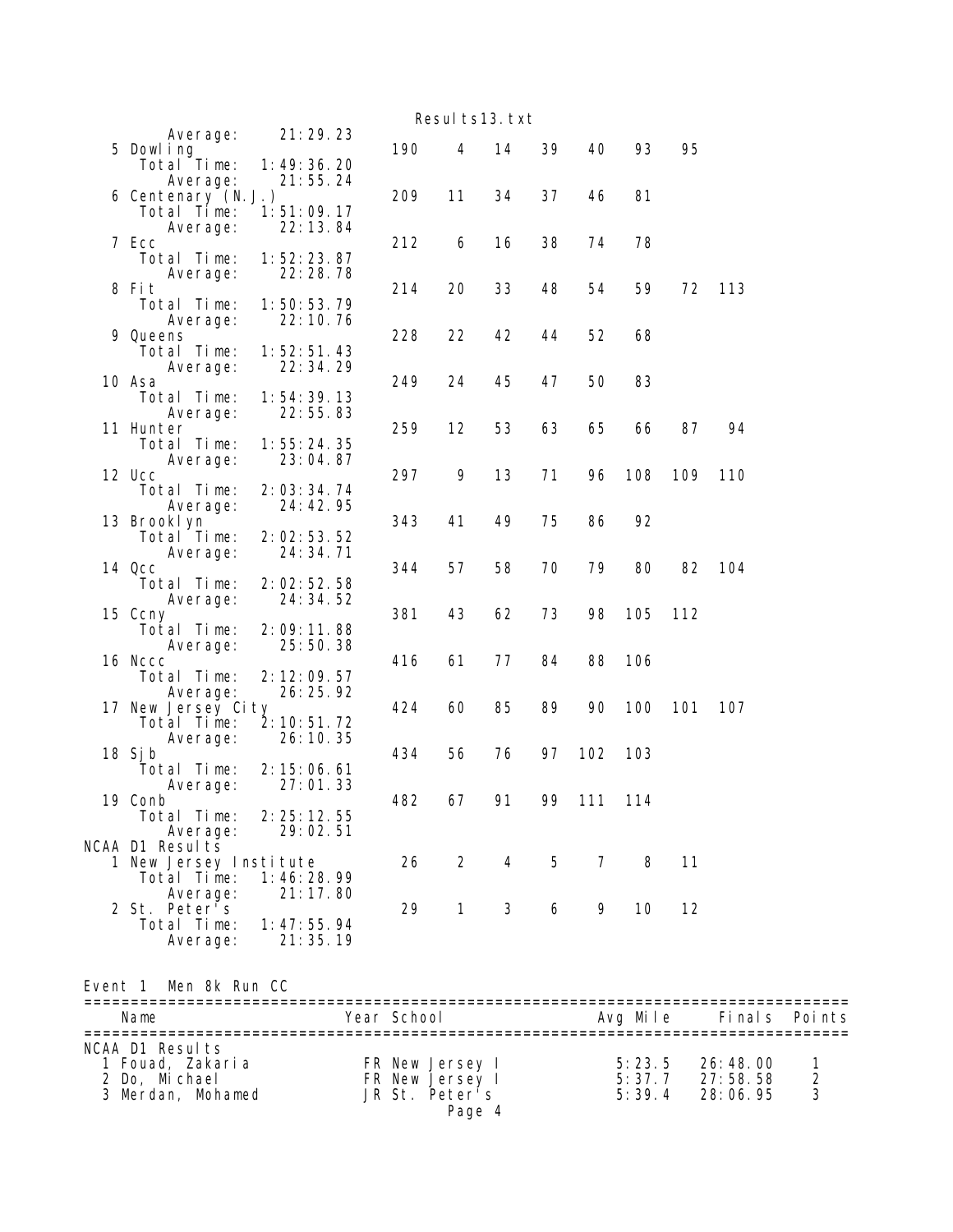| 4 Weaver, Lance<br>10 Desil, Karl                                                                                                                                                                                                                                                                                                                                                                                                                                                                                                                                                                                                                                                                                                                                                                                                                                                                                                                                                                                                                                                                                                                                                                                                                                                                                                      | Resul ts13. txt<br>SO St. Peter's<br>1 Baxter, John Paul<br>1 Belant I ton, Norman<br>1 SO New Jersey I<br>5:42.9 28:24.16<br>5:42.9 28:24.16<br>5:42.9 28:24.16<br>5:42.9 28:24.16<br>5:42.9 28:24.16<br>5:42.9 28:24.16<br>5:51.3 29:06.12<br>5:51.3 29:06.12<br>5:51.3 29:06.12<br>5:51.                                                                                                                                                                                                                                                                                                                                                                                                                                                                                                                                                                                                                                                                                                                                 | 5:39.9                                                                                                                                                                                                                                                                                                                                                           | 28:09.65<br>5: 42. 9 28: 24. 16<br>5: 46. 1 28: 40. 07<br>5: 51. 3 29: 06. 12<br>6: 12. 3 30: 50. 40<br>6: 30. 4 32: 20. 53<br>7: 07. 8 35: 24. 31                                                                                                                                                                                                                                                                                                                                                                                                                                                                                                                  | 4<br>5<br>$\boldsymbol{6}$<br>$\overline{7}$<br>8<br>9<br>10                                                                                                                                                                                                                                                                                                                 |
|----------------------------------------------------------------------------------------------------------------------------------------------------------------------------------------------------------------------------------------------------------------------------------------------------------------------------------------------------------------------------------------------------------------------------------------------------------------------------------------------------------------------------------------------------------------------------------------------------------------------------------------------------------------------------------------------------------------------------------------------------------------------------------------------------------------------------------------------------------------------------------------------------------------------------------------------------------------------------------------------------------------------------------------------------------------------------------------------------------------------------------------------------------------------------------------------------------------------------------------------------------------------------------------------------------------------------------------|-----------------------------------------------------------------------------------------------------------------------------------------------------------------------------------------------------------------------------------------------------------------------------------------------------------------------------------------------------------------------------------------------------------------------------------------------------------------------------------------------------------------------------------------------------------------------------------------------------------------------------------------------------------------------------------------------------------------------------------------------------------------------------------------------------------------------------------------------------------------------------------------------------------------------------------------------------------------------------------------------------------------------------|------------------------------------------------------------------------------------------------------------------------------------------------------------------------------------------------------------------------------------------------------------------------------------------------------------------------------------------------------------------|---------------------------------------------------------------------------------------------------------------------------------------------------------------------------------------------------------------------------------------------------------------------------------------------------------------------------------------------------------------------------------------------------------------------------------------------------------------------------------------------------------------------------------------------------------------------------------------------------------------------------------------------------------------------|------------------------------------------------------------------------------------------------------------------------------------------------------------------------------------------------------------------------------------------------------------------------------------------------------------------------------------------------------------------------------|
| 11 Baxter, Jose<br>12 Valley, Dexter                                                                                                                                                                                                                                                                                                                                                                                                                                                                                                                                                                                                                                                                                                                                                                                                                                                                                                                                                                                                                                                                                                                                                                                                                                                                                                   | FR St. Peter's                                                                                                                                                                                                                                                                                                                                                                                                                                                                                                                                                                                                                                                                                                                                                                                                                                                                                                                                                                                                              | 7:30.2                                                                                                                                                                                                                                                                                                                                                           | 37:17.81                                                                                                                                                                                                                                                                                                                                                                                                                                                                                                                                                                                                                                                            | 11<br>12                                                                                                                                                                                                                                                                                                                                                                     |
| D2/D3 Results<br>27 D3 Results<br>2 Lasher, Joseph JR Dowling<br>3 Cooke, Tom S0 Felician<br>4 Darnell, Michael S0 Molloy<br>5 Secreti, Mike FR Felician<br>6 Wersan, Brian SR St. Josep<br>7 Colebrook, Andre FR Ecc<br>7 Colebrook, Andre<br>7 Corebrook, Andre<br>8 Huggins, Keenan N<br>9 Merz, Luke<br>10 Mcelhatton, Terence<br>11 O'Keefe, Matthew<br>11 O'Keefe, Matthew<br>12 Palumbo, Victor<br>13 Arnone, Steven<br>14 Gallagher, Conor<br>15 Samuel, Kurt N<br>16 Kramor, Potor N<br>16 Kramer, Peter N<br>17 Ruppel, Tom N<br>18 Ai ken, John<br>19 McGarvey, Tyler N<br>20 Hamlin, Teddy N<br>21 Speicher, Thomas<br>22 Scott, Michael<br>23 Revolus, Chris N<br>24 Rojas, Christian<br>25 Bay, Tyler N<br>23 Bay, Tyter N<br>26 Scibelli, Dillon N<br>27 Meyers, Joseph N<br>28 Mayer, Andrew N<br>39 Afanador, Jon<br>30 Nadler, Andrew N<br>31 Kulm Scott<br>31 Kulm, Scott<br>32 McGlone, Austin<br>33 Sacca, Mike N<br>34 Cyrille, Nathan<br>35 Fleming, Lance N<br>36 Pate, Andrew<br>37 Kelly, Robert<br>38 Francois, Wismith<br>39 Wilcox, Daque N<br>40 Haslbauer, Eric<br>41 Lynch, Aiden<br>42 Mack, Tyler N<br>43 Coba, David<br>44 Chinnici, Peter N<br>45 Loscano, Jacob J<br>46 Nobuoka, Hiroshi<br>47 Schimmel, Rich<br>48 Brienza, Richard<br>49 Diaz, Nick<br>50 James, Leaquan N<br>51 Dreyer, Thomas | 5: 09. 3<br>SO Felician<br>SO Molloy<br>FR Felician<br>SR St. Joseph's (L. I.)<br>FR Ecc<br>JR Felician<br>SR Molloy<br>SR Molloy<br>JR Dowling<br>SR Liu Post<br>SR Liu Post<br>SR Liu Post<br>SR Conb<br>SR 21. 2<br>SQ Conb<br>SR 22. 1<br>SQ 5: 21. 2<br>SQ Co<br>SO Conb<br>SO Liu Post<br>SO Molloy<br>JR Queens<br>SR Queens<br>FR Nyit<br>SO Hunter<br>FR Liu Post<br>FR Nyit<br>SR Lİ̃u Post<br>FR Liụ Post<br>SO McCc<br>JR Hunter<br>JR Queens<br>FR Queens<br>FR Queens<br>Una<br>S. 33. 7<br>SR Queens<br>S. 35. 7<br>SR Queens<br>S. 35. 7<br>5: 35. 7<br>5: 40. 0<br>SR St. Joseph's (L. I.)<br>5: 40. 3<br>JR Queens<br>5: 40. 3<br>5: 40. 7<br>5: 40. 7<br>5: 40. 7<br>5: 40. 7<br>Fr CU<br>SO Sufa<br>Una<br>Una<br>SO Asa<br>SU Asa<br>SR Staten Island<br>FR Dowling<br>Ilna<br>19 5:45.4<br>5:45.8<br>SO New Jersey City<br>SO Molloy<br>JR Felician<br>FR Nyit<br>SO Ccny<br>FR Queens<br>FR Molloy<br>SR Baruch<br>JR St. Joseph's (L.I.)<br>FR Qcc<br>FR St. Joseph's (L.I.)<br>FR Asa<br>SO Molloy | 5: 06. 8<br>5: 09. 3<br>5:06.8<br>5:22.3<br>5:22.5<br>5:23.0<br>5:24.3<br>5:24.8<br>5:25.3<br>5:25.7<br>5:28.9<br>5:29.2<br>5:29.4<br>5:30.2<br>5:30.7<br>5:30.9<br>5:32.5<br>5: 41.0<br>5: 41.7<br>5:42.1<br>5:42.6<br>5:43.6<br>5:46.9<br>5:47.1<br>5:47.8<br>5:48.1<br>5:48.9<br>5:49.1<br>5:50.9<br>5:51.0<br>5:51.2<br>5:52.0<br>5:52.3<br>5:52.4<br>5:52.6 | 25: 24. 73<br>25: 37.55<br>26:16.49<br>26: 22. 92<br>26: 24. 14<br>26: 28. 03<br>26: 29. 45<br>26: 31. 93<br>26: 35. 43<br>26:36.48<br>26: 40. 84<br>26: 42. 08<br>26: 42. 87<br>26: 45. 52<br>26:52.03<br>26:54.18<br>26:56.64<br>26:58.80<br>27:14.58<br>27:16.00<br>27:17.08<br>27:21.31<br>27:23.70<br>27:24.57<br>27:32.50<br>27:38.41<br>27:48.39<br>28:10.11<br>28:11.53<br>28:13.34<br>28:14.93<br>28:18.15<br>28:20.21<br>28:23.01<br>28: 27. 73<br>28: 32. 26<br>28:36.63<br>28: 38. 61<br>28:44.18<br>28:45.13<br>28:48.82<br>28:50.06<br>28:54.30<br>28:54.96<br>29:04.23<br>29:04.73<br>29:05.78<br>29:09.72<br>29: 11. 27<br>29: 11. 71<br>29: 12. 57 | $\mathbf{1}$<br>$\overline{2}$<br>$\ensuremath{\mathsf{3}}$<br>$\overline{4}$<br>$\begin{array}{c} 5 \\ 6 \end{array}$<br>$\boldsymbol{7}$<br>8<br>9<br>10<br>11<br>12<br>13<br>14<br>15<br>16<br>17<br>18<br>19<br>20<br>21<br>22<br>23<br>24<br>25<br>26<br>27<br>28<br>29<br>30<br>31<br>32<br>33<br>34<br>35<br>36<br>37<br>38<br>39<br>40<br>41<br>42<br>43<br>44<br>45 |
| 52 Bramwell, Kerome N                                                                                                                                                                                                                                                                                                                                                                                                                                                                                                                                                                                                                                                                                                                                                                                                                                                                                                                                                                                                                                                                                                                                                                                                                                                                                                                  | SR Queens<br>Page 5                                                                                                                                                                                                                                                                                                                                                                                                                                                                                                                                                                                                                                                                                                                                                                                                                                                                                                                                                                                                         | 5:52.7                                                                                                                                                                                                                                                                                                                                                           | 29:12.89                                                                                                                                                                                                                                                                                                                                                                                                                                                                                                                                                                                                                                                            |                                                                                                                                                                                                                                                                                                                                                                              |

Page 5

| suits is. txt<br>Peter's<br>Jersey I<br>Jersey I<br>Jersey I<br>Jersey I<br>Peter's<br>Peter'<br>S<br>Peter's<br>Peter's                       | 5:39.9<br>5:42.9<br>5:46.1<br>5:51.3<br>6:12.3<br>6:30.4<br>7:07.8<br>7: 24. 0<br>7:30.2                                                                                                                                   | 28:09.65<br>28:24.16<br>28:40.07<br>29:06.12<br>30:50.40<br>32: 20. 53<br>35:26.39<br>36:47.13<br>37: 17. 81                                                                                                                                                                         | 4<br>$\sqrt{5}$<br>$\boldsymbol{6}$<br>$\overline{7}$<br>8<br>9<br>10<br>11<br>12                                                                                                         |
|------------------------------------------------------------------------------------------------------------------------------------------------|----------------------------------------------------------------------------------------------------------------------------------------------------------------------------------------------------------------------------|--------------------------------------------------------------------------------------------------------------------------------------------------------------------------------------------------------------------------------------------------------------------------------------|-------------------------------------------------------------------------------------------------------------------------------------------------------------------------------------------|
| i ng<br>Post<br>ci an<br>оу<br>ci an<br>Joseph's (L.I.)<br>ci an<br>oy<br>i ng<br>Post<br>Post<br>оу<br>ns<br>ns<br>er<br>Post<br>Post<br>Post | 5: 06. 8<br>5:09.3<br>5:17.2<br>5:18.5<br>5:18.7<br>5:19.5<br>5:19.8<br>5:20.3<br>5:21.0<br>5:21.2<br>5:22.1<br>5:22.3<br>5:22.5<br>5:23.0<br>5:24.3<br>5:24.8<br>5:25.3<br>5:25.7<br>5:28.9<br>5:29.2<br>5:29.4<br>5:30.2 | 25: 24. 73<br>25: 37.55<br>26:16.49<br>26: 22. 92<br>26:24.14<br>26:28.03<br>26: 29. 45<br>26: 31.93<br>26: 35. 43<br>26: 36. 48<br>26:40.84<br>26:42.08<br>26: 42. 87<br>26:45.52<br>26:52.03<br>26: 54. 18<br>26:56.64<br>26:58.80<br>27:14.58<br>27:16.00<br>27:17.08<br>27:21.31 | $\mathbf{1}$<br>$\frac{2}{3}$<br>$\overline{\mathbf{4}}$<br>5<br>$\overline{6}$<br>$\overline{7}$<br>8<br>9<br>10<br>11<br>12<br>13<br>14<br>15<br>16<br>17<br>18<br>19<br>20<br>21<br>22 |
| er<br>ns<br>ns                                                                                                                                 | 5:30.7<br>5:30.9<br>5:32.5<br>5:33.7<br>5:35.7                                                                                                                                                                             | 27:23.70<br>27:24.57<br>27:32.50<br>27:38.41<br>27:48.39                                                                                                                                                                                                                             | 23<br>24<br>25<br>26                                                                                                                                                                      |
| ns<br>Joseph's (L.I.)<br>ns                                                                                                                    | 5:40.0<br>5:40.3<br>5:40.7<br>5: 41.0<br>5: 41.7<br>5: 42. 1<br>5:42.6                                                                                                                                                     | 28:10.11<br>28:11.53<br>28: 13. 34<br>28:14.93<br>28: 18. 15<br>28:20.21<br>28:23.01                                                                                                                                                                                                 | 27<br>28<br>29                                                                                                                                                                            |
| en Island<br>i ng                                                                                                                              | 5:43.6<br>5:44.5<br>5:45.4<br>5:45.8                                                                                                                                                                                       | 28:27.73<br>28: 32. 26<br>28:36.63<br>28:38.61                                                                                                                                                                                                                                       | 30<br>31<br>32                                                                                                                                                                            |
| Jersey City<br>оу<br>ci an                                                                                                                     | 5:46.9<br>5:47.1<br>5:47.8<br>5:48.1<br>5:48.9                                                                                                                                                                             | 28:44.18<br>28:45.13<br>28:48.82<br>28:50.06<br>28:54.30                                                                                                                                                                                                                             | 33<br>34<br>35<br>36<br>37                                                                                                                                                                |
| ns<br>оу<br>ch<br>Joseph's (L.I.)                                                                                                              | 5:49.1<br>5:50.9<br>5:51.0<br>5:51.2                                                                                                                                                                                       | 28:54.96<br>29:04.23<br>29:04.73<br>29:05.78                                                                                                                                                                                                                                         | 38<br>39<br>40<br>41                                                                                                                                                                      |
| Joseph's (L.I.)                                                                                                                                | 5:52.0<br>5:52.3<br>5:52.4                                                                                                                                                                                                 | 29:09.72<br>29:11.27<br>29: 11. 71                                                                                                                                                                                                                                                   | 42<br>43<br>44                                                                                                                                                                            |
| oу<br>ns<br>D.                                                                                                                                 | 5:52.6<br>5:52.7                                                                                                                                                                                                           | 29: 12. 57<br>29:12.89                                                                                                                                                                                                                                                               | 45                                                                                                                                                                                        |
|                                                                                                                                                |                                                                                                                                                                                                                            |                                                                                                                                                                                                                                                                                      |                                                                                                                                                                                           |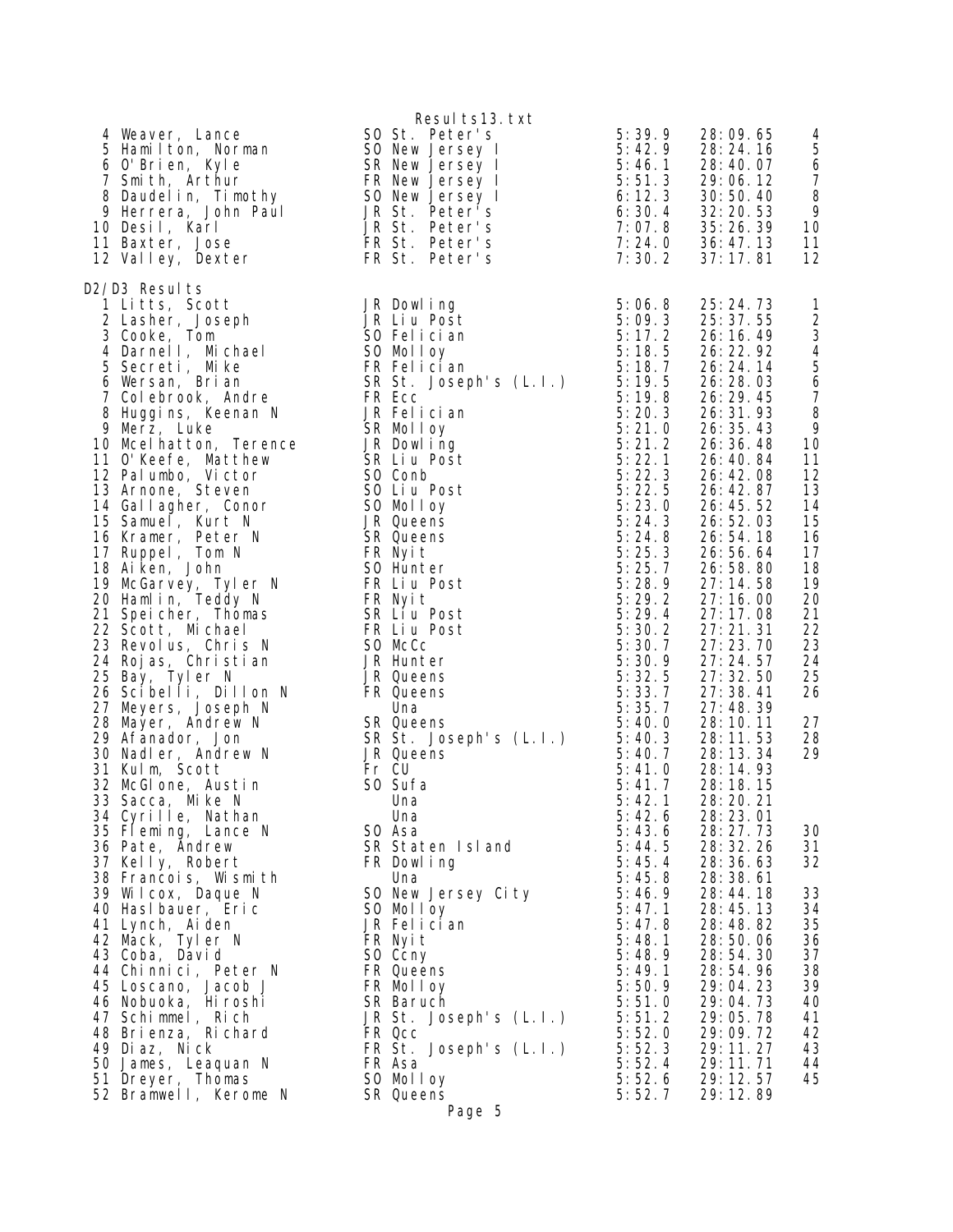Resul ts13. txt 53 Paucar, Byron **FR Ecc** 5:53.0 29:14.55 46 54 Mardriosian, Nick JR Felician 5:53.9 29:18.88 47 55 Hooi, Wilson SO Baruch 5:54.2 29:20.53 48 56 Elharji, Yassine N FR Hunter 5:54.3 29:21.23 49 57 Milazzo, Paul SR Sjb 5:55.5 29:26.84 50 58 Omari, Steve JR Felician 5:55.6 29:27.68 51 59 Obisanya, Samuel SO Staten Island 5:55.9 29:28.81 52 60 Murolo, Guy N SR Queens 5:56.0 29:29.61 61 Mullen, Robert JR Dowling 5:57.9 29:38.89 53 62 Fantauzzi, Ramon N FR Asa 5:58.5 29:41.95 54 63 Michalak, Brian N FR Baruch 5:58.8 29:43.52 55 64 Antonacci, John N FR St. Joseph's (L.I.) 5:59.1 29:45.09 56 65 Mills, Justin FR Staten Island 5:59.5 29:46.78 57 66 Mavros, Nicholas N SO Nyit 6:00.2 29:50.33 58 67 Patton, Daniel J FR Molloy 6:00.7 29:52.81 59 68 DioGuardi, Michael SR Molloy 6:02.1 29:59.67 69 Barbecho, Richard N JR Hunter 6:02.3 30:00.60 60 70 Suchopar, John N SO St. Joseph's (L.I.) 6:04.1 30:09.77 61 71 Kalema, Isaac F Ucc 6:04.4 30:11.36 62 72 Broadwater, Maurice N SO Asa 6:05.5 30:16.55 63 1 Kalema, Isaac + Ucc 6:072 Broadwater, Maurice N<br>
73 Marin, Daniel JR Tns 6:06<br>
74 Radecki, Robert N<br>
75 Francis, Peter N<br>
76 Bonnett, Jean-D<br>
76 Bonnett, Jean-D<br>
77 Burgess, Nigel N<br>
77 Burgess, Nigel N<br>
8:06<br>
8:06<br>
8:06 74 Radecki, Robert N SR Dowling 6:06.7 30:22.55 65 75 Francis, Peter N SR Queens 6:06.8 30:23.11 76 Bonnett, Jean-D Fr CU 6:07.4 30:26.26 77 Burgess, Nigel N FR Asa 6:07.8 30:28.15 66 78 Peterson, John N Nccc 6:08.0 30:29.13 79 Barton, Christian N JR Nyit 6:09.1 30:34.60 67 80 Simpson, Darryl N SO Ecc 6:09.2 30:35.15 68 81 Morella, Kenneth FR Staten Island 6:12.9 30:53.60 69 82 Elgort, Tim N FR St. Joseph's (L.I.) 6:15.3 31:05.33 70 83 Wilson, Zack N SO McCc 6:16.1 31:09.16 71 84 Finney, Lamar N FR Asa 6:19.7 31:27.29 72 85 Howard, Eusevius N SO Asa 6:21.7 31:37.09 73 86 Richards, Chistopher N SO St. Joseph's (L.I.) 6:21.7 31:37.38 87 Bowen, Akim SO Ecc 6:23.0 31:43.50 74 88 Buen, Diego N SO Hunter 6:23.3 31:45.02 75 89 Muhammed, Sufian F Ucc 6:25.2 31:54.50 76 90 LoSchiavo, Michael N SO St. Joseph's (L.I.) 6:26.2 31:59.74 91 Telamaque, Steven SO Qcc 6:27.0 32:03.37 77 92 Rushin, Thomas SO Sjb 6:27.1 32:03.96 78 93 Mirrione, Mike N FR St. Joseph's (L.I.) 6:29.3 32:14.95 94 Allen, Willam SO Qcc 6:29.9 32:18.17 79 95 Gonzalez, Ryan N FR Ecc 6:32.7 32:31.72 80 96 Nunez, Janssel N FR Ccny 6:35.8 32:47.14 81 97 Garzon, Yovani N FR McCc 6:36.2 32:49.31 82 98 Flores, Kevin SO Ccny 6:36.4 32:50.34 83 99 Valerio, Geovani N SO Hunter 6:36.7 32:51.65 84 100 Lewis, Ahmad N FR Ecc 6:37.0 32:53.03 85 101 Broderick, Hadori N FR Ecc 6:37.2 32:54.27 86 102 Gillispe, Connor FR Felician 6:37.7 32:56.87 87 103 Sanders, Kevin JR St. Joseph's (L.I.) 6:38.5 33:00.81 104 Skwiat, Joe SO McCc 6:39.2 33:04.24 88 105 Morrison, Jashane N FR Ccny 6:39.7 33:06.59 89 106 Kettyle, Patrick FR Staten Island 6:39.9 33:07.90 90 107 Crawford, Calvin FR Qcc 6:42.9 33:22.41 91 108 Acito, Alex F Ucc 6:43.5 33:25.57 92 109 Caamano, David N FR McCc 6:45.4 33:34.99 93 110 Scanlon, John FR Baruch 6:47.3 33:44.35 94 111 Alvarez, Isaac JR Brooklyn 6:47.9 33:47.31 95 112 Matias, Ismaldo N Nccc 6:49.0 33:52.96 113 Giraldo, Joseph N FR Ccny 6:49.6 33:56.08 96 114 Boldarev, Andrey N SR Conb 6:49.8 33:56.66 97 115 Sinkoff, Phillip N SR Dowling 6:50.0 33:57.85 98 Page 6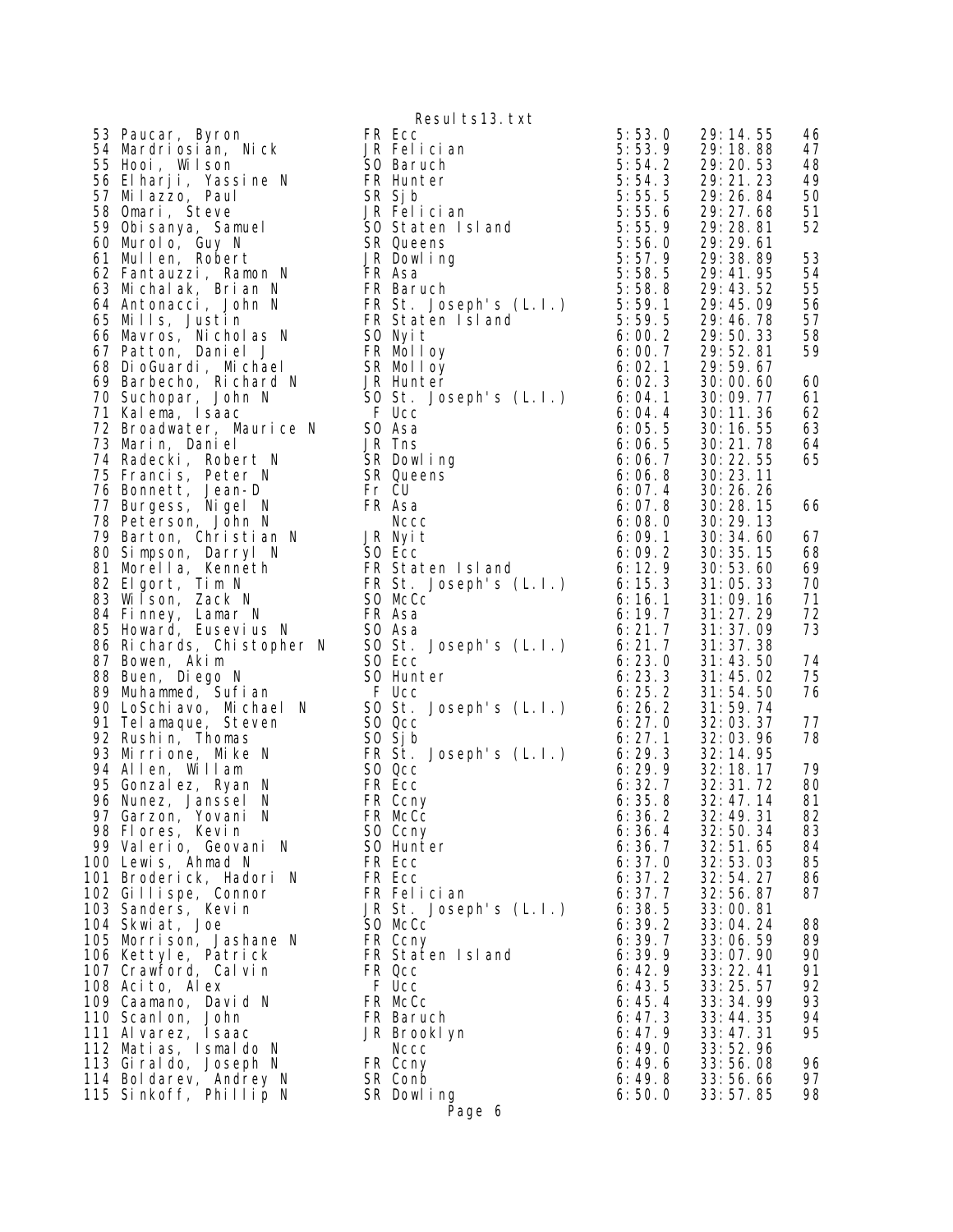| 116 Critchlow, Colin By Result 513, txt (2011)<br>117 Gentenary (N.J.) 6550, 3<br>117 Gentenary (N.J.) 6550, 3<br>117 Gentenary (N.J.) 6550, 3<br>117 Gentenary (N.J.) 6551, 5<br>117 Gentenary (N.J.) 6551, 5<br>117 Kennedy, James N.<br>1 |                    |             |    |    |    |                         |    | 33:59.57                 |    |            |
|----------------------------------------------------------------------------------------------------------------------------------------------------------------------------------------------------------------------------------------------|--------------------|-------------|----|----|----|-------------------------|----|--------------------------|----|------------|
|                                                                                                                                                                                                                                              |                    |             |    |    |    |                         |    | 34:06.18                 |    | 99         |
|                                                                                                                                                                                                                                              |                    |             |    |    |    |                         |    | 34:06.63<br>34: 18. 26   |    |            |
|                                                                                                                                                                                                                                              |                    |             |    |    |    |                         |    | 34: 19. 66               |    | 100        |
|                                                                                                                                                                                                                                              |                    |             |    |    |    |                         |    | 34: 21. 27               |    | 101        |
|                                                                                                                                                                                                                                              |                    |             |    |    |    |                         |    | 34: 23. 30               |    |            |
|                                                                                                                                                                                                                                              |                    |             |    |    |    |                         |    | 34: 30. 37<br>34: 33. 82 |    | 102        |
|                                                                                                                                                                                                                                              |                    |             |    |    |    |                         |    | 34:40.69                 |    | 103        |
|                                                                                                                                                                                                                                              |                    |             |    |    |    |                         |    | 34:46.27                 |    | 104        |
|                                                                                                                                                                                                                                              |                    |             |    |    |    |                         |    | 34: 54. 20               |    |            |
|                                                                                                                                                                                                                                              |                    |             |    |    |    |                         |    | 35:01.27<br>35:07.78     |    | 105<br>106 |
|                                                                                                                                                                                                                                              |                    |             |    |    |    |                         |    | 35:09.70                 |    |            |
|                                                                                                                                                                                                                                              |                    |             |    |    |    |                         |    | 35:26.68                 |    |            |
|                                                                                                                                                                                                                                              |                    |             |    |    |    |                         |    | 35: 32.50                |    | 107        |
|                                                                                                                                                                                                                                              |                    |             |    |    |    |                         |    | 35: 36. 85<br>36: 15. 70 |    |            |
|                                                                                                                                                                                                                                              |                    |             |    |    |    |                         |    | 36:55.30                 |    | 108        |
|                                                                                                                                                                                                                                              |                    |             |    |    |    |                         |    | 36:56.87                 |    | 109        |
|                                                                                                                                                                                                                                              |                    |             |    |    |    |                         |    | 37:06.20                 |    | 110        |
|                                                                                                                                                                                                                                              |                    |             |    |    |    |                         |    | 37:10.21<br>37: 10.88    |    | 111<br>112 |
|                                                                                                                                                                                                                                              |                    |             |    |    |    |                         |    | 37:11.76                 |    | 113        |
|                                                                                                                                                                                                                                              |                    |             |    |    |    |                         |    | 37:20.16                 |    | 114        |
|                                                                                                                                                                                                                                              |                    |             |    |    |    |                         |    | 37:20.73                 |    | 115        |
|                                                                                                                                                                                                                                              |                    |             |    |    |    |                         |    | 37:21.87<br>37: 23. 78   |    | 116        |
|                                                                                                                                                                                                                                              |                    |             |    |    |    |                         |    | 37:33.75                 |    |            |
|                                                                                                                                                                                                                                              |                    |             |    |    |    |                         |    | 37:39.08                 |    |            |
|                                                                                                                                                                                                                                              |                    |             |    |    |    |                         |    | 37: 47. 10               |    | 117        |
|                                                                                                                                                                                                                                              |                    |             |    |    |    |                         |    | 37:47.75<br>38:10.55     |    | 118<br>119 |
|                                                                                                                                                                                                                                              |                    |             |    |    |    |                         |    | 38: 13. 14               |    | 120        |
|                                                                                                                                                                                                                                              |                    |             |    |    |    |                         |    | 39: 24. 02               |    | 121        |
|                                                                                                                                                                                                                                              |                    |             |    |    |    |                         |    | 40:08.61                 |    |            |
|                                                                                                                                                                                                                                              |                    |             |    |    |    |                         |    | 41: 11. 89<br>41: 15. 53 |    | 122<br>123 |
|                                                                                                                                                                                                                                              |                    |             |    |    |    |                         |    | 41: 40. 96               |    | 124        |
|                                                                                                                                                                                                                                              |                    |             |    |    |    |                         |    | 41: 42. 73               |    | 125        |
|                                                                                                                                                                                                                                              |                    |             |    |    |    |                         |    | 41: 47. 29               |    |            |
|                                                                                                                                                                                                                                              |                    |             |    |    |    |                         |    | 42: 19. 38<br>42: 42. 23 |    | 126<br>127 |
| 160 Le, Bill N                                                                                                                                                                                                                               | JR New Jersey City |             |    |    |    | 8:52.1                  |    | 44:04.93                 |    | 128        |
| 161 Salaman, Devin N                                                                                                                                                                                                                         | SO Conb            |             |    |    |    | 8:53.2                  |    | 44: 10. 53               |    | 129        |
| 162 Leon, John N                                                                                                                                                                                                                             | FR New Jersey City |             |    |    |    | 8:58.5                  |    | 44: 36. 45               |    | 130        |
| 163 Moore, John<br>164 Texter, Anthony                                                                                                                                                                                                       | SR Sjb<br>SO Sj b  |             |    |    |    | 9:49.1<br>10:17.6       |    | 48:48.40<br>51:09.80     |    | 131<br>132 |
| 165 Mangano, Brian N                                                                                                                                                                                                                         | SR Conb            |             |    |    |    | 10:51.0                 |    | 53:55.99                 |    |            |
| 166 Tribbet, Kendall N                                                                                                                                                                                                                       | SO New Jersey City |             |    |    |    | 13: 23. 4 1: 06: 33. 30 |    |                          |    | 133        |
| 167 Poh, Nick N                                                                                                                                                                                                                              | SO New Jersey City |             |    |    |    | 13:23.4 1:06:33.30      |    |                          |    | 134        |
|                                                                                                                                                                                                                                              |                    | Team Scores |    |    |    |                         |    |                          |    |            |
|                                                                                                                                                                                                                                              |                    |             |    |    |    |                         |    |                          |    |            |
| Rank Team                                                                                                                                                                                                                                    | Total              | 1           | 2  | 3  | 4  | 5                       | *6 | $*7$                     | *8 | ∗q         |
| D2/D3 Results                                                                                                                                                                                                                                |                    |             |    |    |    |                         |    |                          |    |            |
| 1 Liu Post                                                                                                                                                                                                                                   | 66                 | 2           | 11 | 13 | 19 | 21                      | 22 |                          |    |            |
| 2: 13: 32. 92<br>Total Time:<br>26:42.59<br>Average:                                                                                                                                                                                         |                    |             |    |    |    |                         |    |                          |    |            |
| 2 Felician                                                                                                                                                                                                                                   | 98                 | 3           | 5  | 8  | 35 | 47                      | 51 | 87                       |    |            |
| Total Time:<br>2: 17: 20.26                                                                                                                                                                                                                  |                    |             |    |    |    |                         |    |                          |    |            |
|                                                                                                                                                                                                                                              |                    | Page 7      |    |    |    |                         |    |                          |    |            |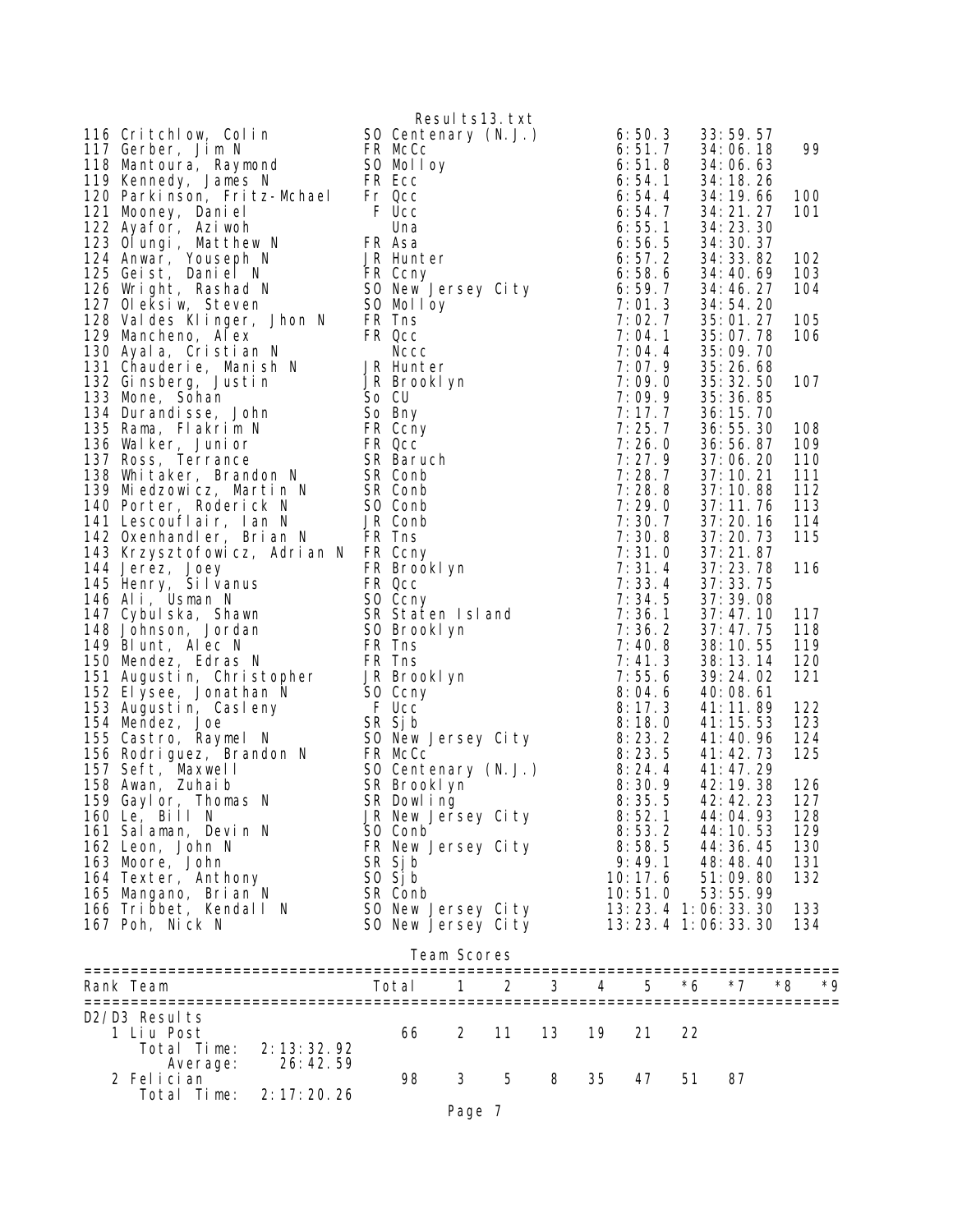|                                               |                                    |     |              | Resul ts13. txt |     |         |     |     |       |
|-----------------------------------------------|------------------------------------|-----|--------------|-----------------|-----|---------|-----|-----|-------|
| Average:<br>3 Molloy                          | 27:28.06                           | 100 | 4            | 9               | 14  | 34      | 39  | 45  | 59    |
| Total Time:<br>Average:                       | 2: 17: 33. 23<br>27:30.65          |     | 15           |                 | 25  |         | 27  | 29  | 38    |
| 4 Queens<br>Total Time:<br>Average:           | 2: 17: 07.23<br>27:25.45           | 109 |              | 16              |     | 26      |     |     |       |
| 5 Dowl ing<br>Total Time:                     | 2: 20: 39. 28                      | 161 | 1            | 10              | 32  | 53      | 65  | 98  | 127   |
| Average:<br>6 St. Joseph's<br>Total Time:     | 28:07.86<br>(L, L)<br>2: 22: 41.70 | 174 | 6            | 28              | 41  | 43      | 56  | 61  | 70    |
| Average:<br>7 Nyit                            | 28: 32. 34                         | 198 | 17           | 20              | 36  | 58      | 67  |     |       |
| Total Time:<br>Average:<br>8 Hunter           | 2: 23: 27.63<br>28:41.53           | 226 | 18           | 24              | 49  | 60      | 75  | 84  | 102   |
| Total Time:<br>Average:                       | 2: 25: 30. 23<br>29:06.05          |     |              |                 |     |         |     |     |       |
| 9 Asa<br>Total Time:                          | 2: 28: 06.09                       | 257 | 30           | 44              | 54  | 63      | 66  | 72  | 73    |
| Average:<br>10 Ecc<br>Total Time:             | 29: 37. 22<br>2: 30: 34. 37        | 275 | 7            | 46              | 68  | 74      | 80  | 85  | 86    |
| Average:<br>11 Staten Island<br>Total Time:   | 30:06.88<br>2: 31: 49. 36          | 299 | 31           | 52              | 57  | 69      | 90  | 117 |       |
| Average:<br>12 Baruch                         | 30:21.87                           | 347 | 40           | 48              | 55  | 94      | 110 |     |       |
| Total Time:<br>Average:<br>13 McCc            | 2:38:59.33<br>31:47.87             | 357 | 23           | 71              | 82  | 88      | 93  | 99  | 125   |
| Total Time:<br>Average:<br>14 Ccny            | 2:38:01.40<br>31:36.28             |     | 37           | 81              | 83  | 89      | 96  | 103 |       |
| Total Time:<br>Average:                       | 2: 41: 34. 45<br>32:18.89          | 386 |              |                 |     |         |     |     | 108   |
| 15 Qcc<br>Total Time:                         | 2: 41: 13. 33<br>32:14.67          | 389 | 42           | 77              | 79  | 91      | 100 | 106 | 109   |
| Average:<br>16 Conb<br>Total Time:            | 2:52:11.59                         | 445 | 12           | 97              | 111 | 112     | 113 | 114 | 129   |
| Average:<br>17 Ucc<br>Total Time:             | 34:26.32<br>2: 51: 04.59           | 453 | 62           | 76              | 92  | 101     | 122 |     |       |
| Average:<br>18 Sj b                           | 34: 12. 92                         | 514 | 50           | 78              | 123 | 131     | 132 |     |       |
| Total Time:<br>Average:<br>19 New Jersey City | 3: 22: 44.53<br>40: 32. 91         | 519 | 33           | 104             | 124 | 128     | 130 | 133 | - 134 |
| Total Time:<br>Average:<br>20 Tns             | 3:13:52.79<br>38:46.56             | 523 | 64           | 105             | 115 | 119     | 120 |     |       |
| Total Time:<br>Average:                       | 2:59:07.47<br>35:49.50             |     |              |                 |     |         |     |     |       |
| 21 Brooklyn<br>Total Time:<br>Average:        | 3:03:55.36<br>36:47.08             | 557 | 95           | 107             |     | 116 118 | 121 | 126 |       |
| NCAA D1 Results<br>1 New Jersey Institute     |                                    | 21  | $\mathbf{1}$ | 2               | 5   | 6       | 7   | 8   |       |
| Total Time:<br>Average:                       | 2: 20: 56. 93<br>28:11.39          |     |              |                 |     |         |     |     |       |
| 2 St. Peter's                                 |                                    | 37  | 3            | 4<br>Page 8     | 9   | 10      | 11  | 12  |       |